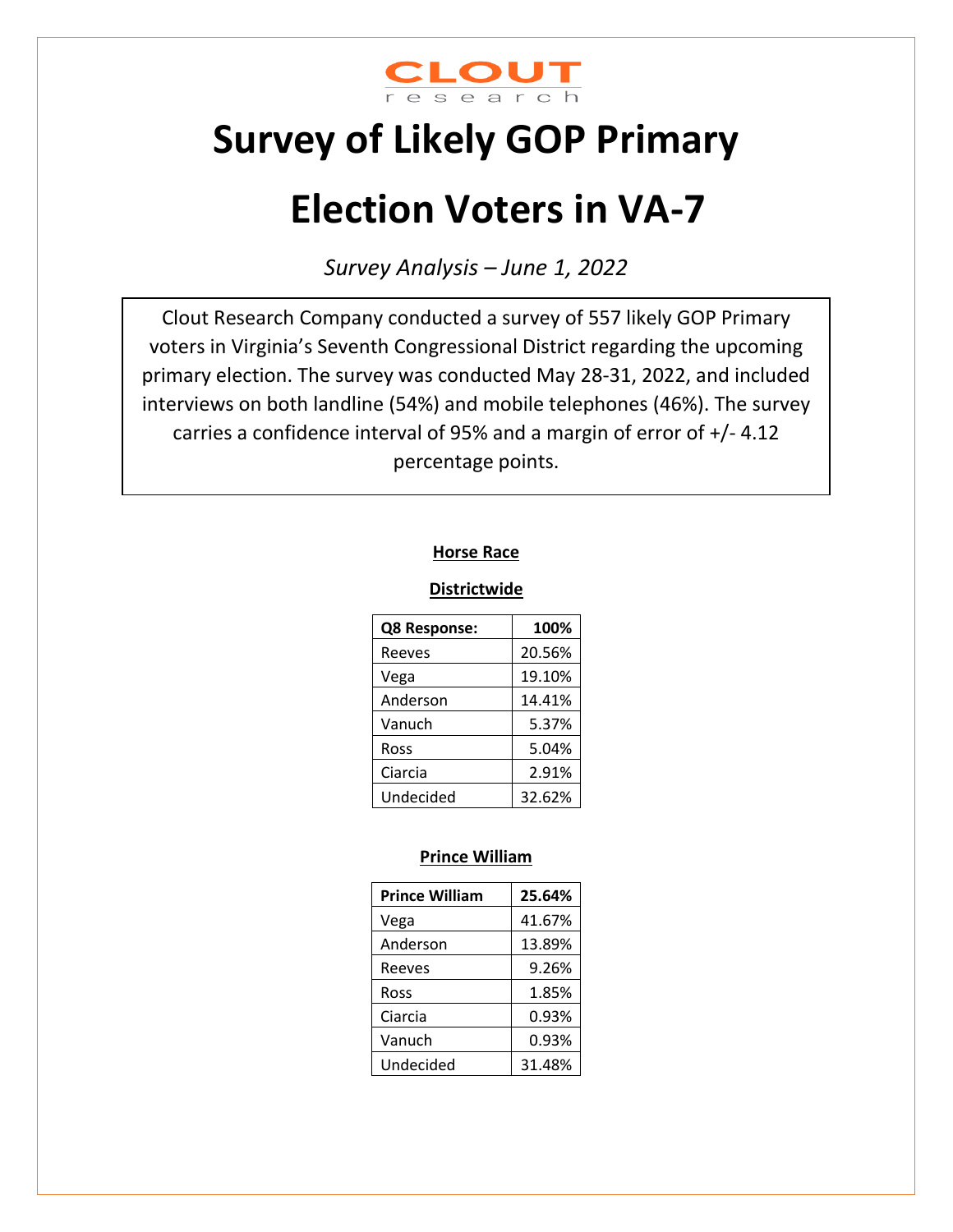

# **Stafford**

| <b>Stafford</b> | 23.94% |
|-----------------|--------|
| Anderson        | 21.24% |
| Vanuch          | 16.89% |
| Reeves          | 13.27% |
| Vega            | 9.74%  |
| Ross            | 4.42%  |
| Ciarcia         | 4.42%  |
| Undecided       | 30.09% |

#### **Spotsylvania**

| Spotsylvania | 21.00% |
|--------------|--------|
| Reeves       | 31.62% |
| Anderson     | 13.97% |
| Ross         | 12.50% |
| Vega         | 8.08%  |
| Ciarcia      | 3.68%  |
| Vanuch       | 1.47%  |
| Undecided    | 28.68% |

# **Orange**

| Orange    | 6.13%  |
|-----------|--------|
| Reeves    | 27.03% |
| Vega      | 21.62% |
| Anderson  | 8.11%  |
| Vanuch    | 2.70%  |
| Ross      | 2.70%  |
| Ciarica   |        |
| Undecided | 37.84% |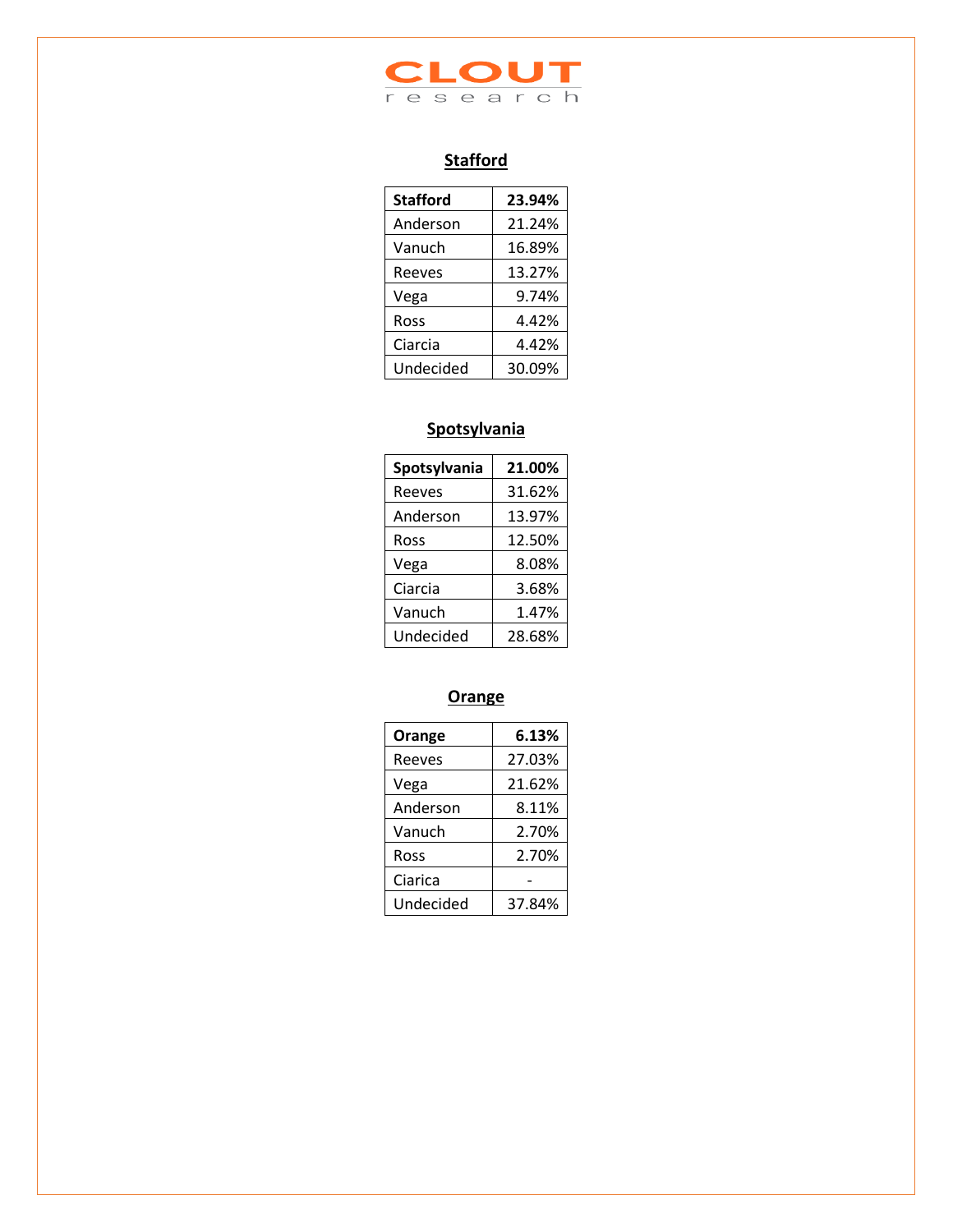

# **Culpeper**

| <b>Culpeper</b> | 5.70%  |
|-----------------|--------|
| Reeves          | 25.40% |
| Vega            | 12.70% |
| Anderson        | 12.70% |
| Vanuch          | 4.76%  |
| Ross            | 3.17%  |
| Ciarcia         | 1.59%  |
| Undecided       | 39.68% |

# **Remainder**

# **(Albemarle, Caroline, Fredericksburg, Greene, King George, Madison)**

| <b>Remainder</b> | 17.59% |
|------------------|--------|
| Reeves           | 29.92% |
| Vega             | 13.27% |
| Anderson         | 9.20%  |
| Ciarcia          | 4.25%  |
| Ross             | 3.06%  |
| Vanuch           | 2.03%  |
| Undecided        | 38.27% |

# **Gender: Male**

| <b>Male</b> | 55.49% |
|-------------|--------|
| Vega        | 21.77% |
| Reeves      | 20.50% |
| Anderson    | 12.93% |
| Vanuch      | 7.57%  |
| Ross        | 5.99%  |
| Ciarcia     | 3.47%  |
| Undecided   | 27.76% |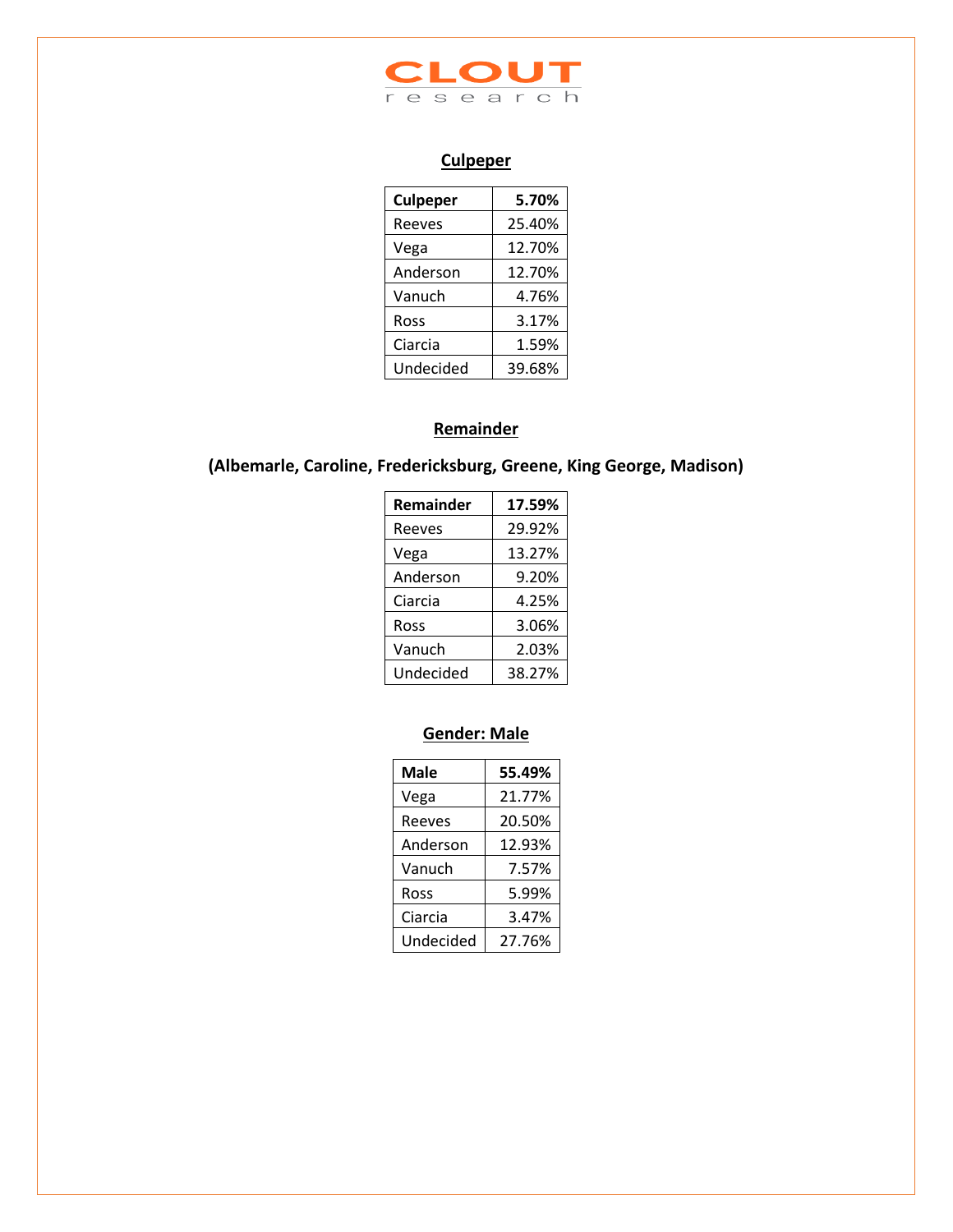

#### **Gender: Female**

| <b>Female</b> | 44.51% |
|---------------|--------|
| Reeves        | 20.76% |
| Anderson      | 16.53% |
| Vega          | 15.68% |
| Ross          | 3.81%  |
| Vanuch        | 2.12%  |
| Ciarcia       | 2.12%  |
| Undecided     | 38.98% |

# **Top Tier Candidate Favorables**

# **Districtwide - Vega**

| Q3 Response:      | 100%   |
|-------------------|--------|
| Vega - VF         | 18.95% |
| Vega - SF         | 21.36% |
| Vega - Fav        | 40.31% |
| Vega - SU         | 6.64%  |
| Vega-VU           | 7.54%  |
| Vega - Unfav      | 14.18% |
| Vega - No Opinion | 45.51% |

#### **Districtwide - Reeves**

| Q6 Response:        | 100%   |
|---------------------|--------|
| Reeves - VF         | 25.39% |
| Reeves - SF         | 22.98% |
| Reeves - Fav        | 48.37% |
| Reeves - SU         | 9.16%  |
| Reeves - VU         | 12.85% |
| Reeves - Unfav      | 22.01% |
| Reeves - No Opinion | 29.62% |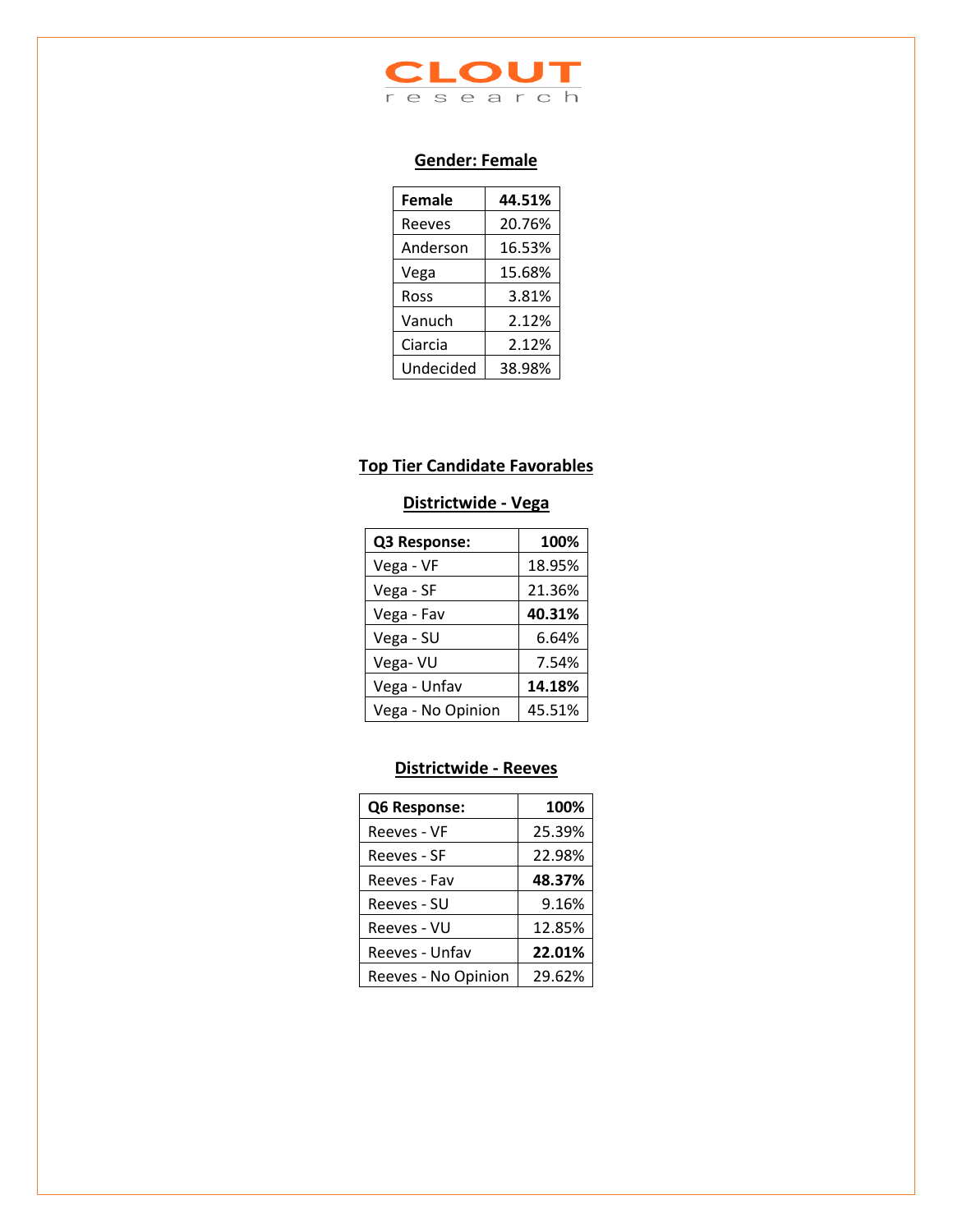

# **Districtwide - Anderson**

| Q8 Response:          | 100%   |
|-----------------------|--------|
| Anderson - VF         | 17.77% |
| Anderson - SF         | 18.31% |
| Anderson-Fav          | 36.08% |
| Anderson - SU         | 5.75%  |
| Anderson - VU         | 6.10%  |
| Anderson - Unfav      | 11.85% |
| Anderson - No Opinion | 52.07% |

#### **Prince William – Vega**

| Q3 Response:      | 100%   |
|-------------------|--------|
| Vega - VF         | 42.45% |
| Vega - SF         | 16.98% |
| Vega - Fav        | 59.43% |
| Vega - SU         | 6.60%  |
| Vega- VU          | 9.43%  |
| Vega - Unfav      | 16.03% |
| Vega - No Opinion | 24.54% |

# **Prince William – Reeves**

| Q6 Response:        | 100%   |
|---------------------|--------|
| Reeves - VF         | 14.02% |
| Reeves - SF         | 26.17% |
| Reeves - Fav        | 40.19% |
| Reeves - SU         | 11.22% |
| Reeves - VU         | 11.22% |
| Reeves - Unfav      | 22.44% |
| Reeves - No Opinion | 37.37% |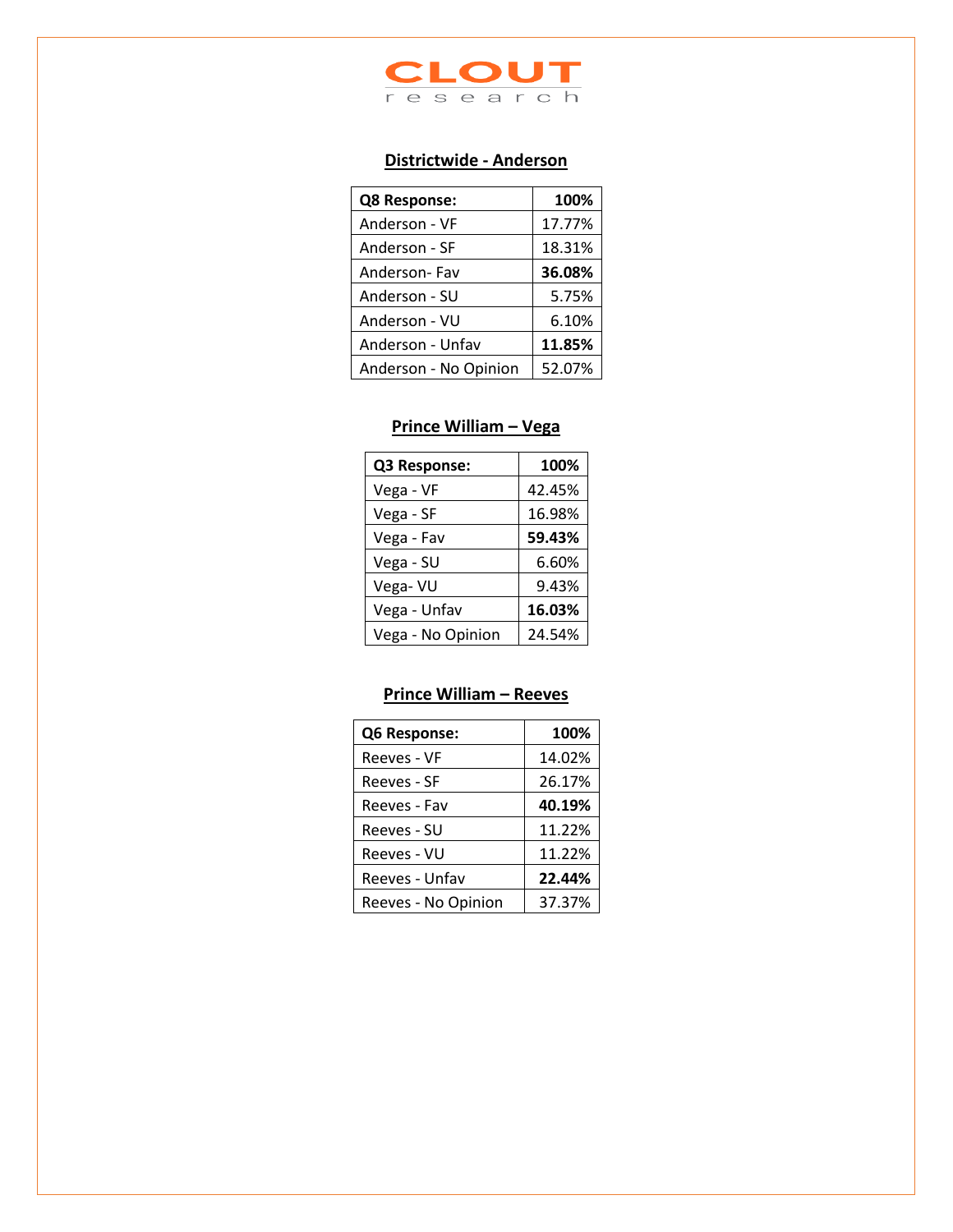

# **Prince William – Anderson**

| Q8 Response:          | 100%   |
|-----------------------|--------|
| Anderson - VF         | 15.89% |
| Anderson - SF         | 25.24% |
| Anderson-Fav          | 41.13% |
| Anderson - SU         | 6.54%  |
| Anderson - VU         | 5.60%  |
| Anderson - Unfav      | 12.14% |
| Anderson - No Opinion | 55.30% |

#### **Stafford – Vega**

| Q3 Response:      | 100%   |
|-------------------|--------|
| Vega - VF         | 10.09% |
| Vega - SF         | 22.02% |
| Vega - Fav        | 32.11% |
| Vega - SU         | 9.17%  |
| Vega-VU           | 5.50%  |
| Vega - Unfav      | 14.67% |
| Vega - No Opinion | 53.22% |

## **Stafford – Reeves**

| Q6 Response:        | 100%   |
|---------------------|--------|
| Reeves - VF         | 19.27% |
| Reeves - SF         | 21.10% |
| Reeves - Fav        | 40.37% |
| Reeves - SU         | 15.60% |
| Reeves - VU         | 5.50%  |
| Reeves - Unfav      | 21.10% |
| Reeves - No Opinion | 38.53% |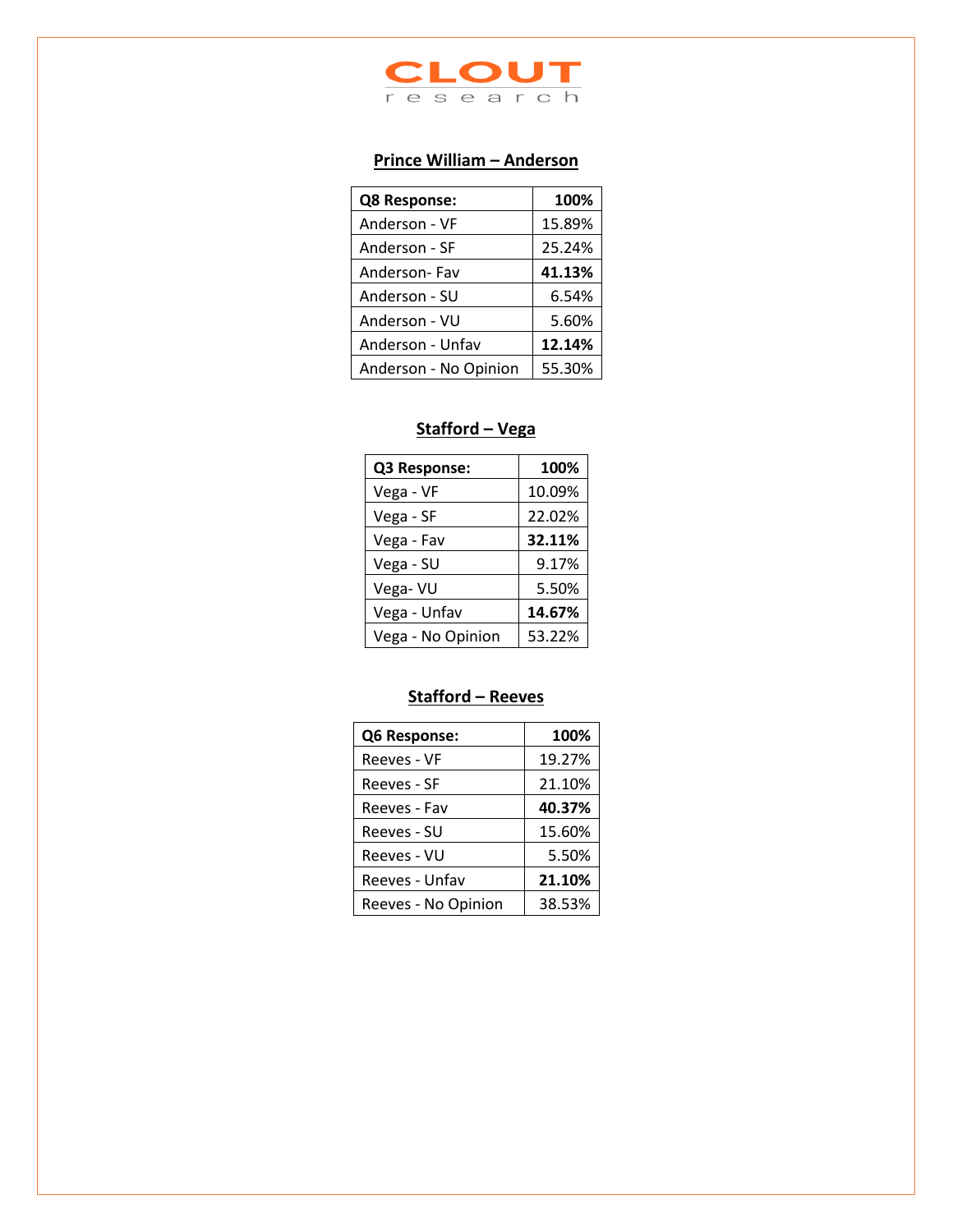

#### **Stafford – Anderson**

| Q8 Response:          | 100%   |
|-----------------------|--------|
| Anderson - VF         | 22.02% |
| Anderson - SF         | 16.51% |
| Anderson-Fav          | 38.53% |
| Anderson - SU         | 3.67%  |
| Anderson - VU         | 8.26%  |
| Anderson - Unfav      | 11.93% |
| Anderson - No Opinion | 49.54% |

#### **Spotsylvania – Vega**

| Q3 Response:      | 100%   |
|-------------------|--------|
| Vega - VF         | 9.16%  |
| Vega - SF         | 25.19% |
| Vega - Fav        | 34.35% |
| Vega - SU         | 4.58%  |
| Vega-VU           | 6.87%  |
| Vega - Unfav      | 11.45% |
| Vega - No Opinion | 54.20% |

# **Spotsylvania – Reeves**

| Q6 Response:        | 100%   |
|---------------------|--------|
| Reeves - VF         | 32.05% |
| Reeves - SF         | 30.77% |
| Reeves - Fav        | 62.82% |
| Reeves - SU         | 8.97%  |
| Reeves - VU         | 11.54% |
| Reeves - Unfav      | 20.51% |
| Reeves - No Opinion | 16.67% |